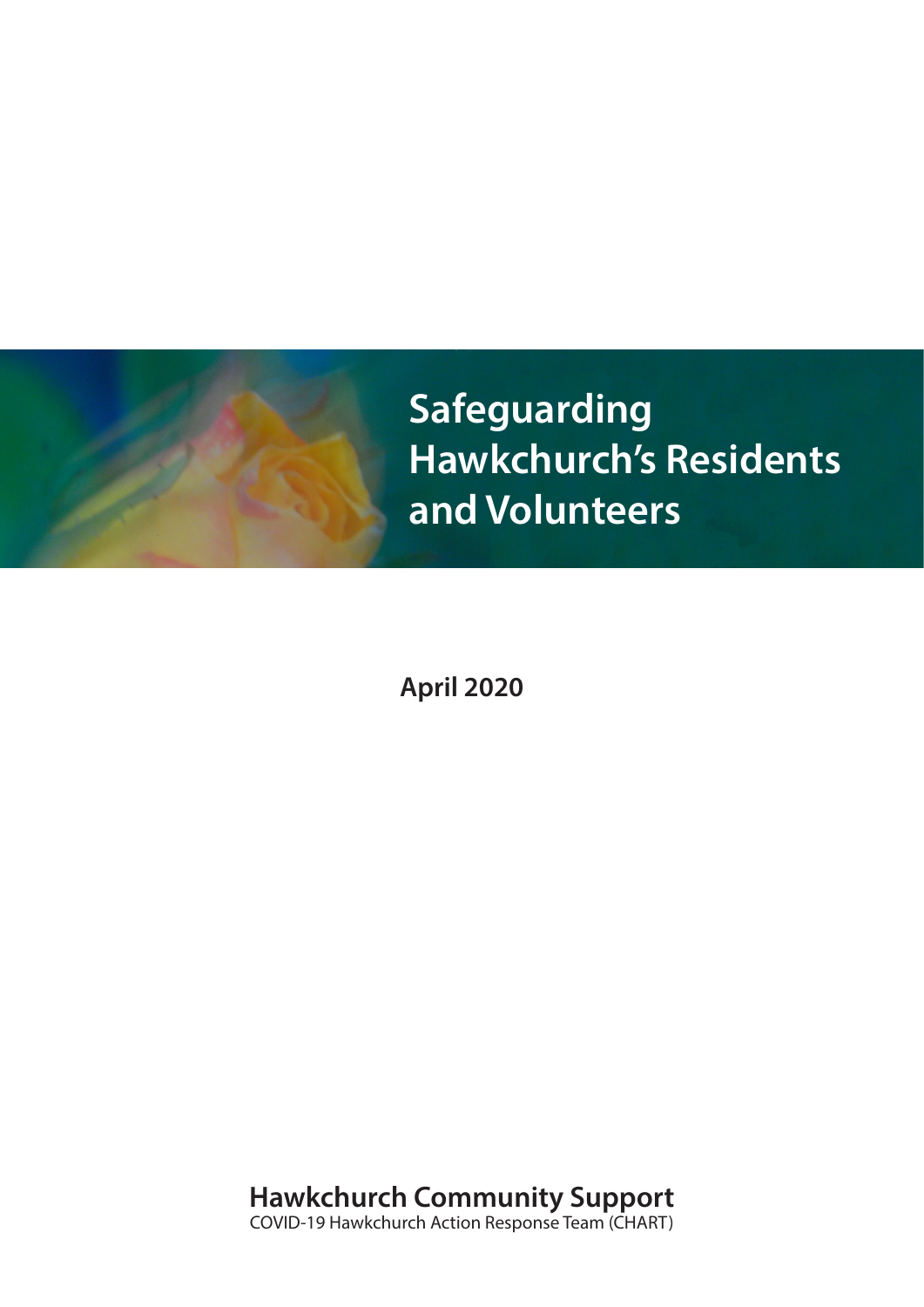## **Introduction**

This document sets out the CHART approach to safeguarding residents and volunteers in relation to CHART activities. The purpose of safeguarding is to reduce the risk to both residents and volunteers. Everyone has a responsibility to familiarise themselves with the guidance and to think through the risks of their actions when working with others.

## **Key Principles**

The main objective of this policy and guidance is to reduce risk to both residents and volunteers. The approach we take to risk management in to:

- Identify the threats
- Assess the vulnerability of residents and volunteers to these threats
- Determine the risks and identify ways to reduce those risks
- Where necessary balance and prioritise risk reduction measures.

The key areas of risk that have been identified and evaluated are:

- 1. COVID-19 coronavirus
- 2. Financial
- 3. Medicines and wider health issues
- 4. Wider risks such as General Data Protection Regulations (GDPR).

The key activities that are covered are:

- 1. Pickup and delivery of prescriptions and prescription medicines
- 2. Pickup and delivery of other goods or items
- 3. Shop operations
- 4. Telephone support
- 5. Other activities such as walking dogs or posting mail
- 6. Delivery of leaflets or other documents

In addition, we set out general guidance that is applicable in multiple scenarios and the procedures for raising and handling concerns by both residents and volunteers.

### **Risk assessments and development of guidance**

In drawing up this document we have had regard to wider advice from the Government, PHE and the NHS. This document should be read in conjunction with the Governments document 'Coronavirus (COVID-19) How to help safely. April 2020'.

Our risk assessments consider the implications for different categories of residents with respect to coronavirus:

• Shielded – those who are designated as extremely vulnerable to coronavirus and have been advised not to leave home for 12 weeks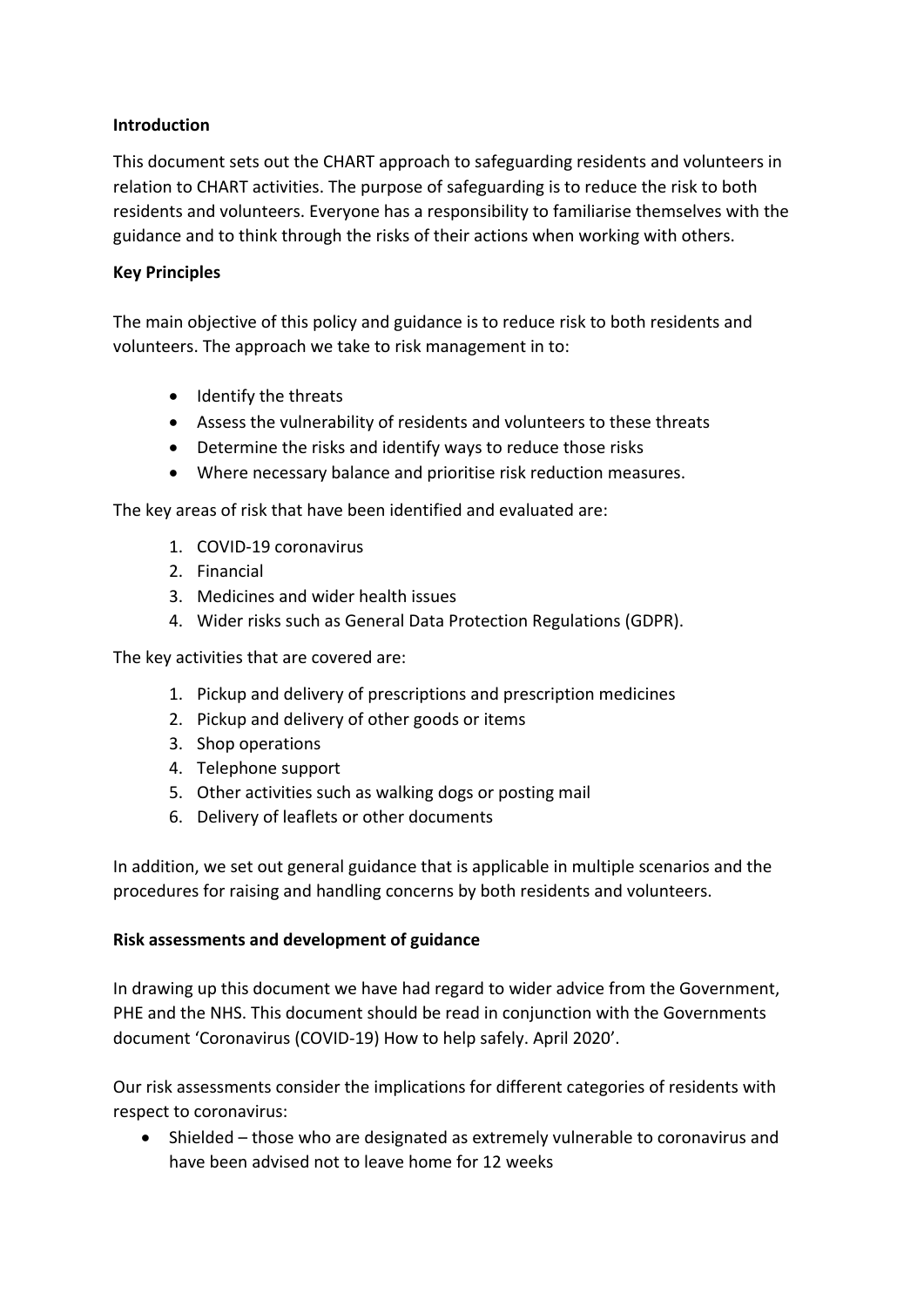- Self-isolating those who are staying at home because of symptoms of coronavirus
- Vulnerable those who are vulnerable and may have difficulty accessing services
- Key workers as defined by government.

We also consider ongoing advice from the police and the local and district councils' advisors on community safety.

In general, we will refer to other guidance unless it is appropriate to be explicit in the context of CHART activities.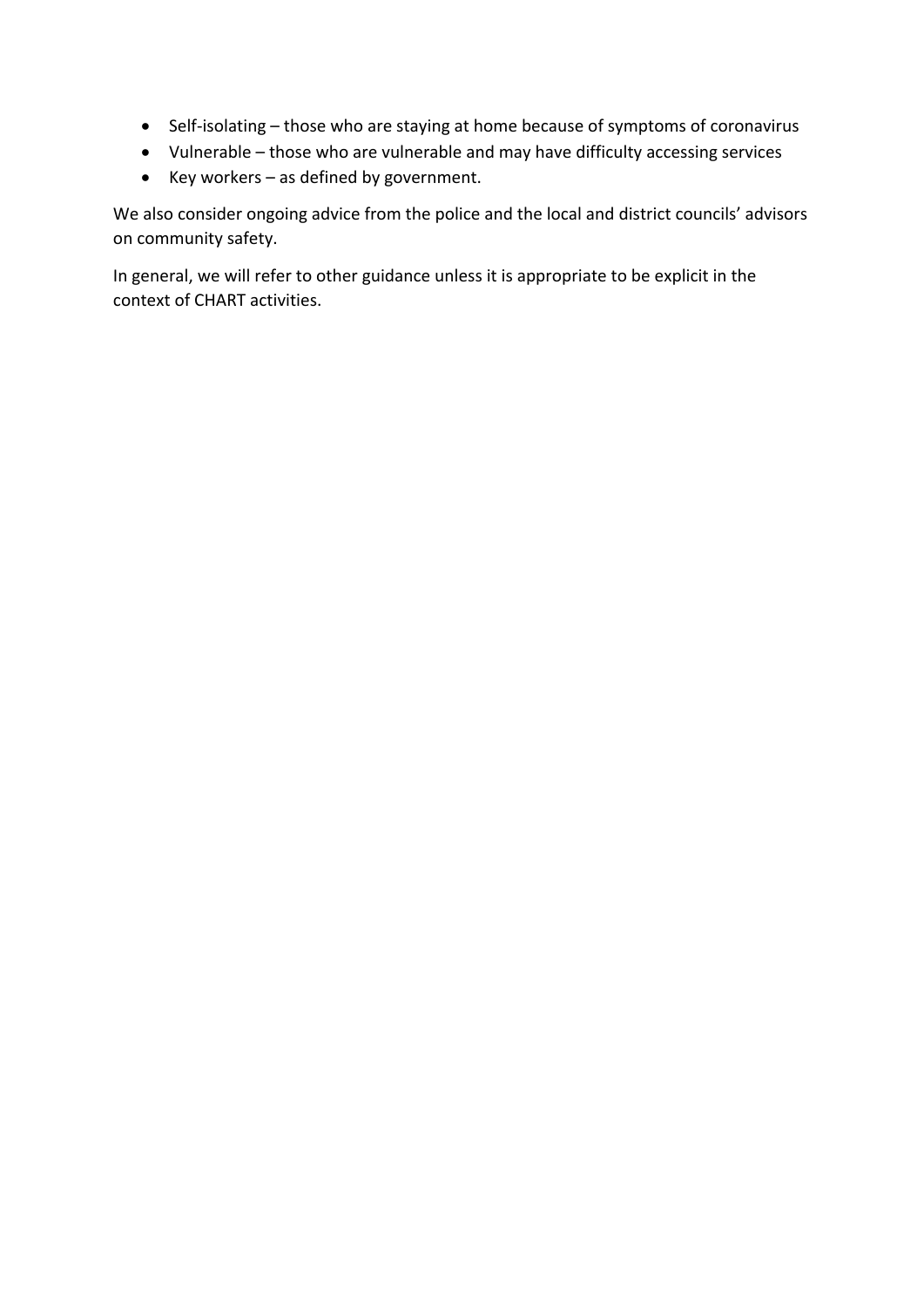## **How this guidance is structured**

Table 1 shows the relevant sections of guidance for each area of activity. Volunteers should familiarise themselves with the relevant sections of guidance for activities which they undertake.

| Key activity         | Relevant sections of guidance                                            |
|----------------------|--------------------------------------------------------------------------|
| Pickup and delivery  | Registering, processing, and tracking a prescription request (Section 5) |
| of prescriptions     | Picking up and handover of paper prescriptions (Section 6)               |
| and prescription     | Pickup of prescription items (Section 7)                                 |
| medicines            | Delivery of prescription items (Section 8)                               |
|                      | Procedure for controlled drugs (Section 9)                               |
|                      | Prescription items care and safety (Section 10)                          |
|                      | Payments for prescriptions (Section 11)                                  |
|                      | General guidance - COVID-19 prevention of spread (Section 1)             |
|                      | General guidance - GDPR (Section 2)                                      |
|                      | General guidance – discussions and provision of advice (Section 3)       |
|                      | General guidance - volunteer identification (Section 4)                  |
| Pickup and delivery  | Registering and tracking shop orders and safe delivery of goods (Section |
| of other goods or    | 12)                                                                      |
| items                | Picking up and delivering goods (Section 13)                             |
|                      | Health and safety of delivered goods (Section 14)                        |
|                      | Payment for delivered goods (Section 15)                                 |
|                      | General guidance - COVID-19 prevention of spread (Section 1)             |
|                      | General guidance - GDPR (Section 2)                                      |
|                      | General guidance - discussions and provision of advice (Section 3)       |
|                      | General guidance - volunteer identification (Section 4)                  |
| Shop operations      | Serving customers safely (Section 16)                                    |
|                      | Taking payment at the shop safely (Section 17)                           |
|                      | General guidance - COVID-19 prevention of spread (Section 1)             |
|                      | General guidance - discussions and provision of advice (Section 3)       |
|                      | Normal Community Shop H&S guidance - not covered by this document        |
|                      | Normal Community Shop GDPR policy - not covered by this document         |
| Telephone support    | General guidance – discussions and provision of advice (Section 3)       |
|                      |                                                                          |
| Other activities     | General guidance - COVID-19 prevention of spread (Section 1)             |
| such as walking      | General guidance - discussions and provision of advice (Section 3)       |
| dogs or posting      | General guidance - volunteer identification (Section 4)                  |
| mail                 |                                                                          |
| Delivery of leaflets | General guidance - COVID-19 prevention of spread (Section 1)             |
| or other             | General guidance - discussions and provision of advice (Section 3)       |
| documents            | General guidance - volunteer identification (Section 4)                  |
|                      |                                                                          |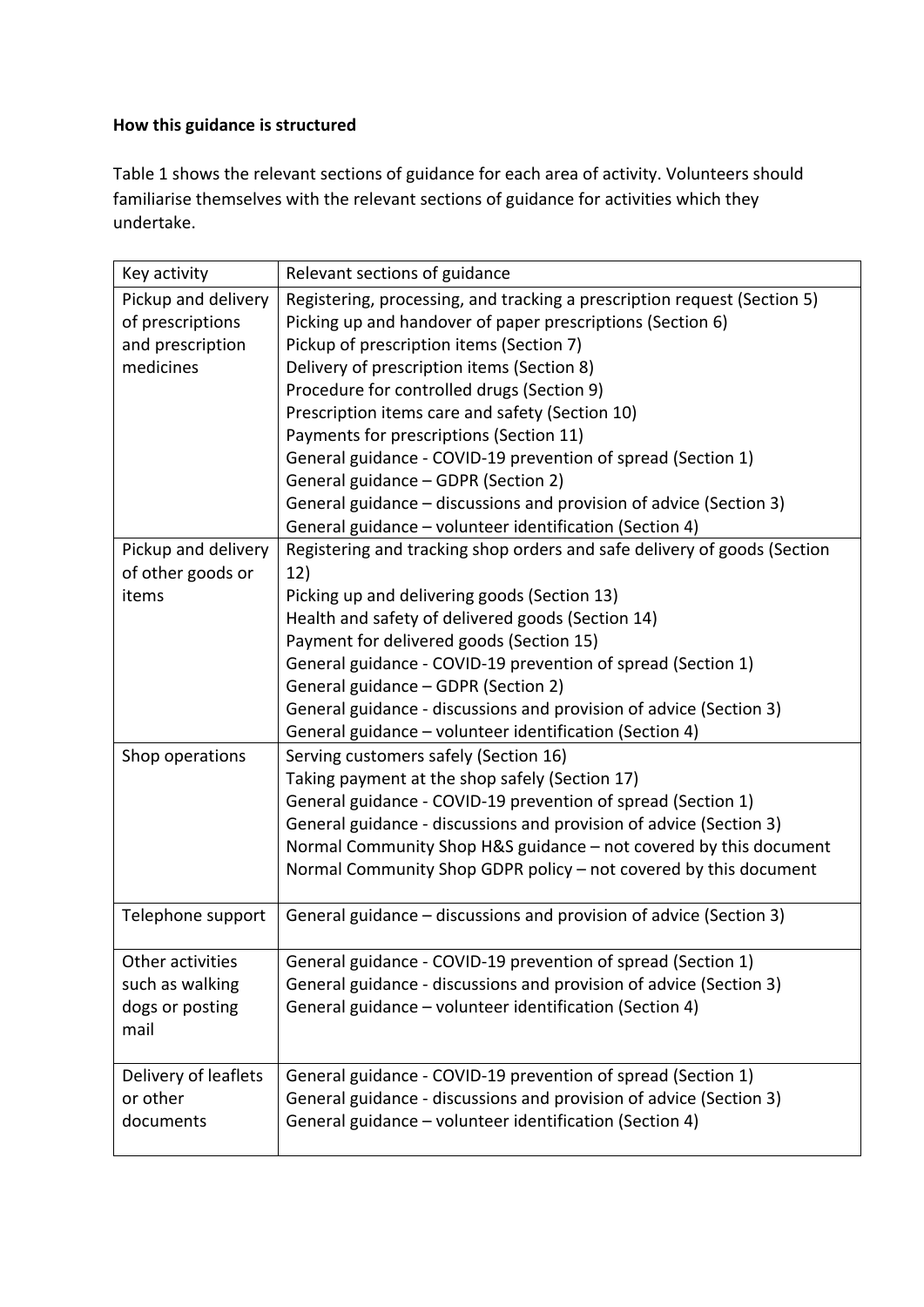#### **Index of guidance**

- General guidance COVID-19 prevention of spread
- General guidance GDPR
- General guidance provision of advice
- General guidance volunteer identification
- Registering, processing, and tracking a prescription request
- Picking up and handover of paper prescriptions
- Pickup of prescription items
- Delivery of prescription items
- Procedure for controlled drugs
- Prescription items care and safety
- Payments for prescriptions
- Registering and tracking shop orders and safe delivery of goods
- Picking up and delivering goods
- Health and safety of delivered goods
- Payment for delivered goods
- Serving customers safely
- Taking payment at the shop safely
- Normal Community Shop H&S guidance not covered by this document
- Normal Community Shop GDPR policy not covered by this document
- Addressing resident's and volunteer's concerns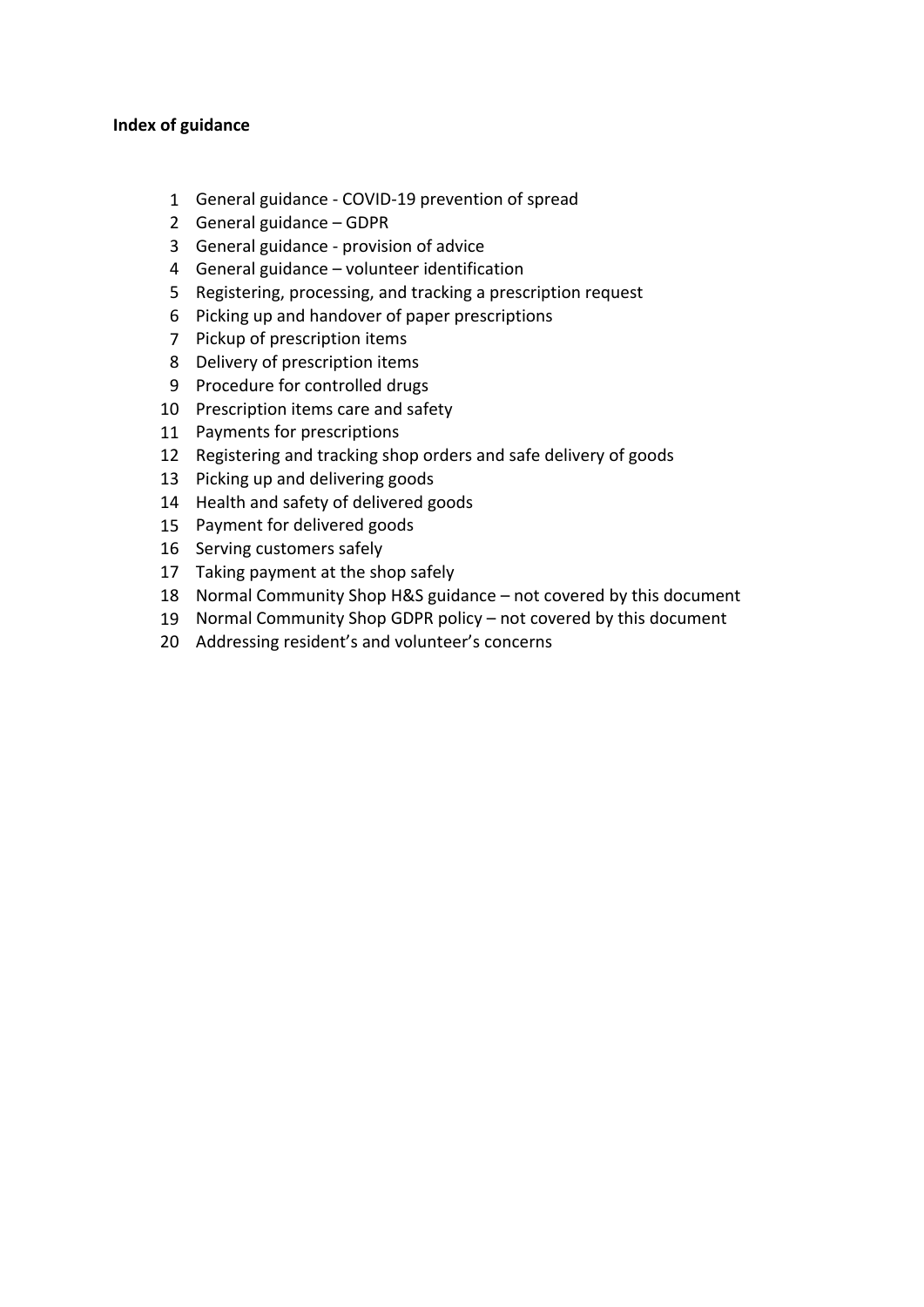# **Section 1: General guidance – COVID-19 prevention of spread**

Volunteers are asked to read the accompanying document – Coronavirus (COVID-19) How to help safely. At all times volunteers should be mindful of the risks to residents and to themselves and follow the key guidelines set out by government, PHE and the NHS:

- Maintain social distancing of 2m
- Do not enter anyone's home
- Do not share a car journey
- Wash your hands before and after undertaking activities outside your home
- Be aware that virus can be transmitted from surfaces the general guideline is that after 72 hours the environmental risk is considerably reduced however the time the virus remains viable depends on several different factors

You should not volunteer for any activity that takes you outside your home if:

- you have any symptoms of coronavirus
- anyone in your household has had symptoms of coronavirus in the last 14 days https://assets.publishing.service.gov.uk/government/uploads/system/upload s/attachment\_data/file/874011/Stay\_at\_home\_guidance\_diagram.pdf

You should not volunteer for any activity supporting someone who is self-isolating if:

- you are pregnant
- you are 70 or over
- you already have a long-term health condition like asthma or diabetes

# **Section 2: General guidance – GDPR**

- All personal data provided is treated as confidential and used only for the purposes it was collected for.
- We create no public documents with lists of names and addresses.
- All record sheets containing personal data are password protected.
- Access is limited to only those people who need to use the data to support the resident or volunteer.
- No personal data is shared with other organisations or institutions, including charities, journalists, government bodies or the local council unless otherwise notified at the time of collection. (Certain data is required to enable authorization of prescription collection and financial payments).
- All personal data records will be deleted at the end of the Covid-19 emergency unless they are part of ongoing Community Shop arrangements and covered by the Community Shops GDPR policy.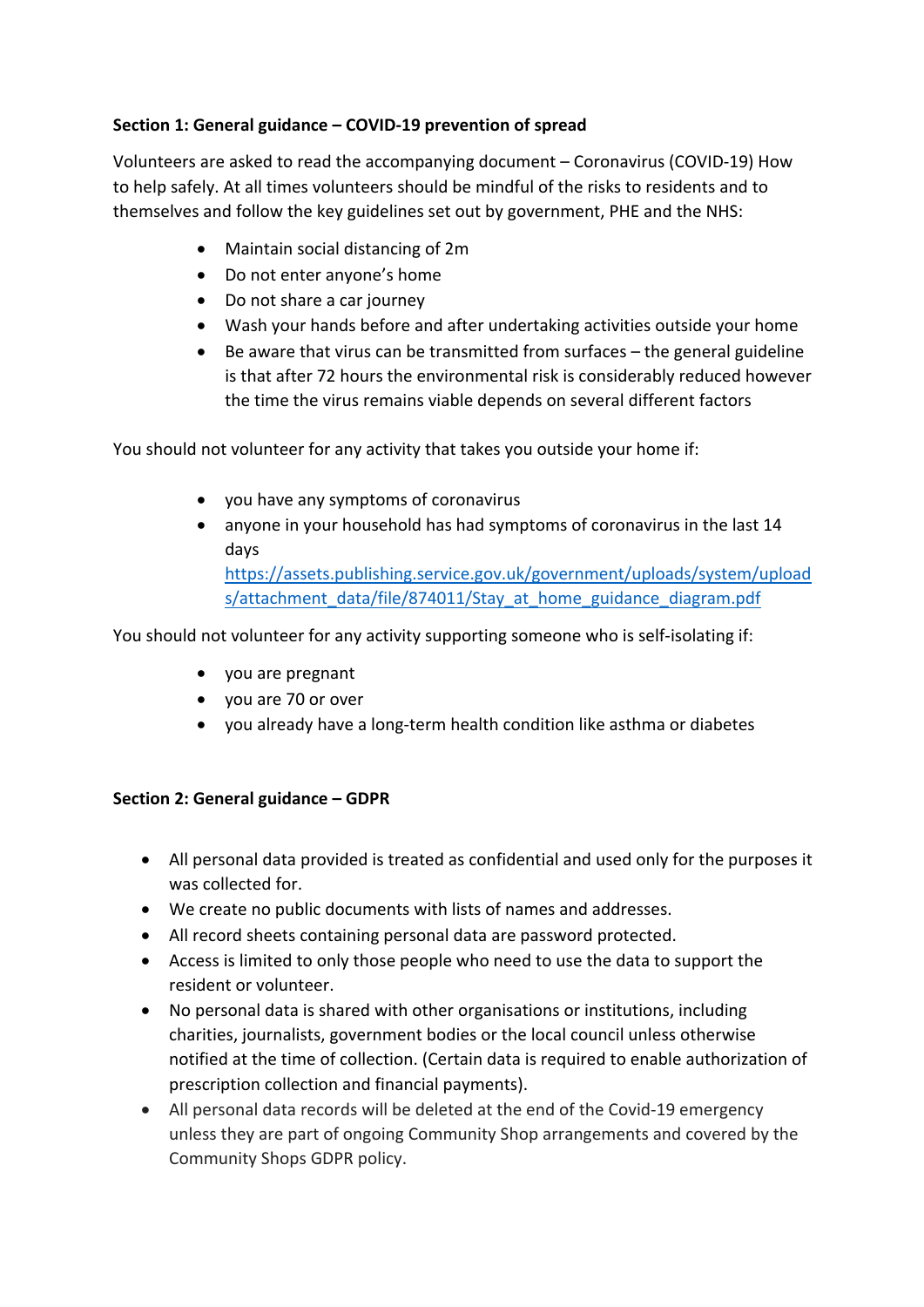## **Section 3: General guidance – discussions and provision of advice**

- Only give people information if they need to know it.
- Do not provide medical advice or advise on dosages, preparation, or administration of medication even if you have a relevant qualification. This should only be carried out by the prescriber.
- Only direct residents to official sources of guidance such as the government websites for coronavirus or NHS advice or to local medical practices advice on how to obtain medical advice without going to the GP surgery.
	- o https://www.gov.uk/coronavirus
	- o https://www.nhs.uk/conditions/coronavirus-covid-19/
	- o https://www.axminstermedicalpractice.nhs.uk/
- If someone wishes to talk it is beneficial to engage in conversation to improve their sense of wellbeing, reinforcing their connection to, and support by, the community. For more detailed guidance on how you can offer to help others:
	- o https://www.nhs.uk/oneyou/every-mind-matters/helping-others/

### **Section 4: General guidance – volunteer identification**

CHART volunteers will be issued with an ID badge when undertaking CHART activities. The ID number for each volunteer is recorded centrally. The ID badges identify volunteers as part of the Hawkchurch Community Support Group CHART.

Please wear the badge when undertaking CHART activities as this protects you and provides residents with reassurance that you are undertaking bona fide activities. Should you be challenged (e.g. by the police) you can ask them to call the number on the badge to confirm your identity and role in supporting the community.

### **Section 5: Registering, processing, and tracking a prescription request**

Prescription collection arrangements have been established with Axminster surgery and dispensary.

The CHART Leader or Volunteer Coordinator should be contacted in the first instance. They will contact the resident to confirm details that must be passed on to the surgery/ dispensary and to set up collection/delivery arrangements.

Requests are registered on a central secure system. Access is limited to nominated coordinators only. The system permits tracking from the point of registration through to delivery of the prescription items. Once a request is taken the surgery is advised of the relevant details that authorise pick up of the medication. To reduce the number of transfers, wherever possible pickups are scheduled for a Wednesday.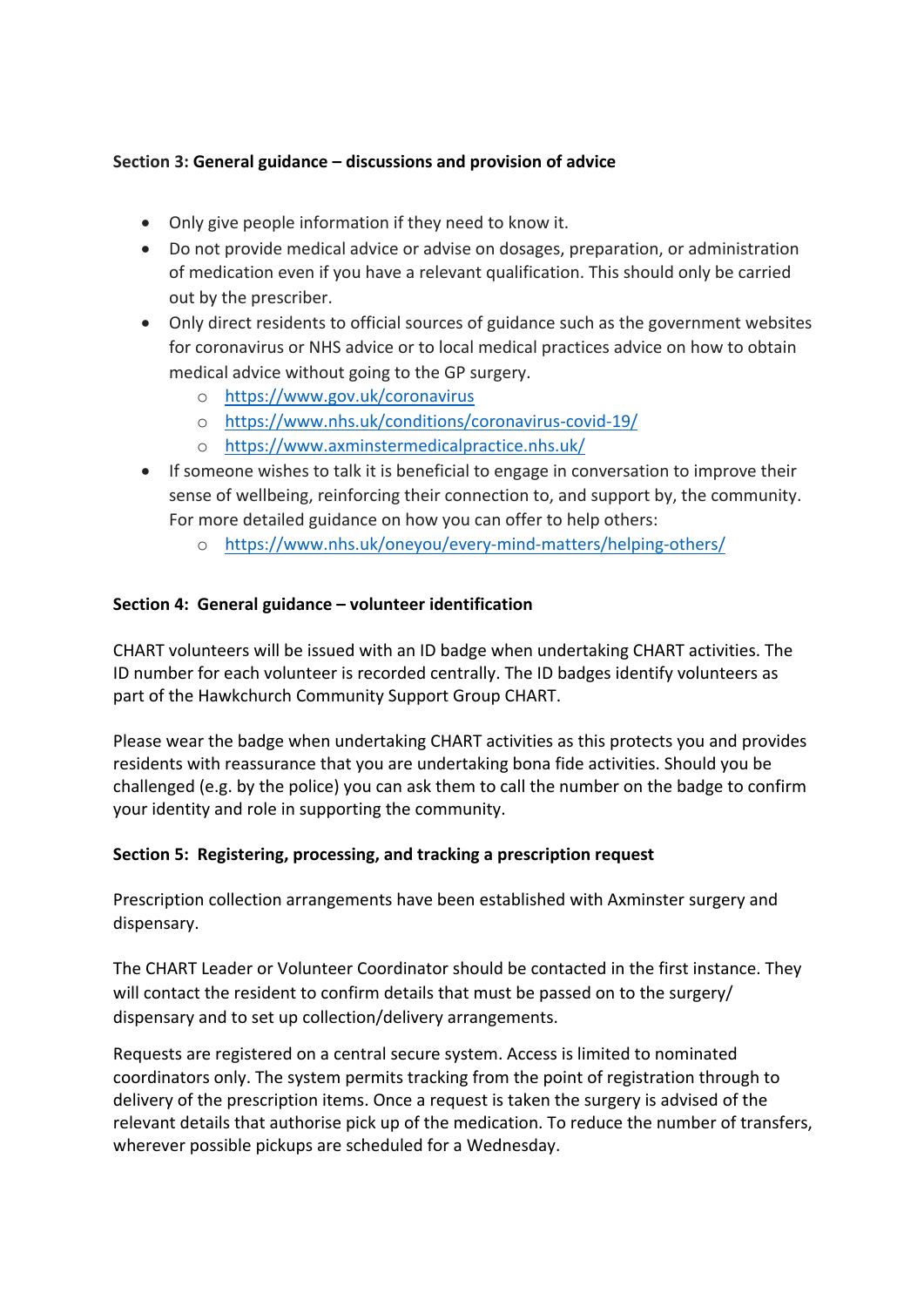### **Section 6: Picking up and handover of paper prescriptions**

Wherever possible patients are encouraged by the surgery to order their prescriptions online. This reduces the workload considerably for the surgery and dispensary. However, there are residents who do not have access to the internet and in these cases or other cases of vulnerable individuals, the surgery acknowledges the need to use paper prescriptions.

When this is the case the Volunteer Coordinator will confirm pick up and handover arrangements with the resident and volunteers concerned, in good time to provide the prescription to the surgery – the surgery require at least 72hrs prior to the pickup so this is ideally completed during the week prior to the pickup so that the prescription can be dropped off on the Wednesday prior to collection of the prescription items. A volunteer will be allocated to collect the paper prescription and deliver it to an agreed location within the village. Volunteers should take care to maintain social distancing and other general measures to reduce risks of virus transmission when handling paper prescriptions.

#### **Section 7: Pickup of prescription items**

Prescriptions will be collected from the surgery by a nominated volunteer registered with the dispensary. Paper prescriptions will be delivered to the surgery/dispensary by the same nominated volunteers and ideally at the same time as the pickup on a Wednesday in order to reduce the number of visits.

Prescription items will be brought back to the village (to an agreed and secure location) for distribution by volunteers. In the case of controlled drugs, the volunteer collecting the prescription items will deliver direct (this is mandatory). In cases where items are required to be kept cool (e.g. insulin) rapid distribution is necessary and may also be delegated to the volunteer collecting from the dispensary (depending on volumes and locations).

#### **Section 8: Delivery of prescription items**

Volunteers who are distributing the prescription items will pick them up from an agreed location. If asked to undertake delivery of prescriptions it is important to check whether there are any items that must be temperature controlled (e.g. insulin) and ensure that these are delivered first and in a timely manner. The Volunteer Coordinator will advise volunteers if the timing of delivery is important and volunteers are asked to make themselves available within the appropriate time slot (note this will depend on how busy the dispensary is and the quantity of prescriptions being fulfilled for the village – it may require a little patience!)

The resident will be advised who by and when their prescriptions will be delivered. The volunteers must contact the resident to advise them that the prescription has been delivered and not leave the premises until the resident acknowledges delivery.

Volunteers should confirm to the coordinator that delivery has been completed and note if there have been any issues.

The coordinators will track the completion of the delivery.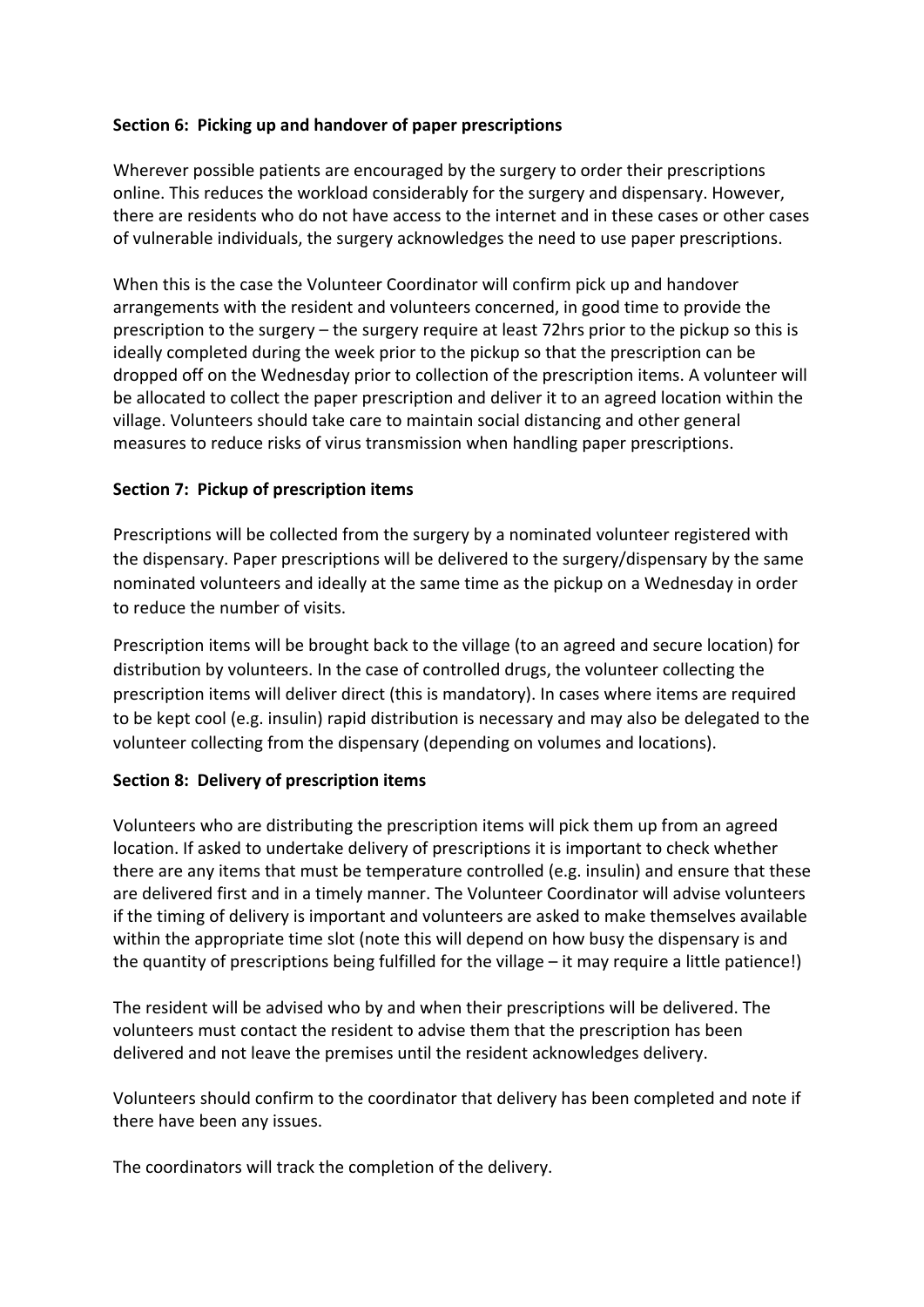### **Section 9: Procedure for controlled drugs**

Controlled drugs must be delivered direct by the nominated person collecting the prescription items. The nominated volunteer must have both the CHART ID and personal ID with them (e.g. driving licence).

#### **Section 10: Prescription items care and safety**

Some prescription items require temperature-controlled environments. Volunteers should ensure that the resident is aware and recovers their items immediately. Volunteers should ensure such items are delivered promptly and are not allowed to exceed the required temperature range (for example insulin must not exceed 25°C). Where necessary volunteers should use a cool bag.

### **Section 11: Payments for prescriptions**

In those cases where the resident pays for their prescription, the coordinator will agree the method for payment in advance of collection. Wherever possible this will be remote payment so that volunteers are not asked to handle cash.

### **Section 12: Registering and tracking shop orders and safe delivery of goods**

Customers who are shielded, self-isolating or otherwise vulnerable may be eligible to order goods and have them delivered free of charge. The supplies may be provided from the Community Shop or, exceptionally, through a direct supermarket shop. Orders will be recorded and tracked until such time as payment has been made. Goods will be packed outside normal shop opening hours. Volunteers will be allocated to collect and deliver goods and wherever possible deliveries will be coordinated to minimise travel. Customers will be advised by the volunteer coordinator when the delivery is taking place and who is making the delivery.

### **Section 13: Picking up and delivering goods**

Volunteers delivering shop goods will pick up the items from the shop at an agreed time. Chilled and frozen goods are packed immediately prior to despatch.

When making a delivery goods should be placed in an agreed location (box, doorstep etc.) to facilitate social distancing.

Volunteers will communicate with the customer to advise them of the delivery and get an acknowledgement from the customer before they leave.

Volunteers should notify the coordinator of successful delivery and any notes which may be useful for future deliveries.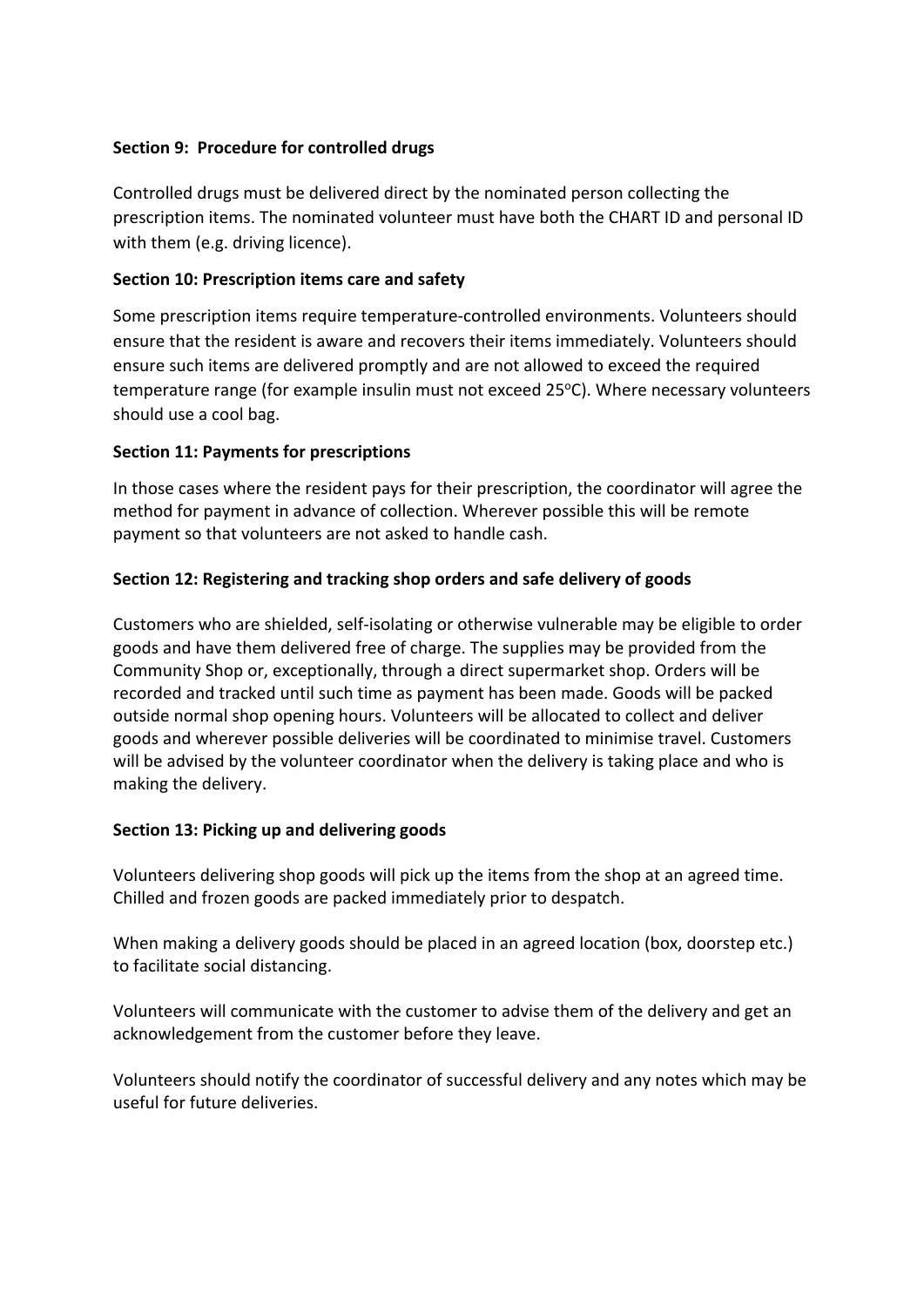### **Section 14: Health and safety of delivered goods**

Volunteers should check the safety of goods delivered. They should check packaging is sealed and the temperature of the item. E.g. If it is meant to be frozen, check it is still frozen.

If making deliveries to multiple addresses the delivery route should be planned to enable delivery of frozen goods first.

#### **Section 15: Payment for delivered goods**

The shop coordinator will discuss the method of payment with the customer at the time of placing their order.

There is no delivery charge.

When an order is placed the coordinator will explain to the customer that an account will be set up for them. Customers will be given a unique authentication code with their invoice. Invoices will be delivered by nominated volunteers separate to the delivery of goods. The account will be settled weekly on a nominated day via payment taken over the phone. Customers will be advised which nominated volunteers are authorized to take payment. Volunteers will identify themselves and provide the authentication code prior to taking payment. If customers are in any doubt, they will be encouraged to call one of the shop mobile numbers dedicated for authorized payments only.

Residents will be warned of fraudulent practices prevalent in the area as notified to CHART from the police or the councils community safety officer.

Upon delivery of food/goods, no payment of any kind will be taken by the volunteer from customers.

### **Section 16: Serving customers safely**

Shop opening hours will be reduced to mornings only. This is to minimise manning requirements and will enable packing, stock management and other operations to be safely carried out during the afternoons

Shop will be manned by a maximum of two people at one time. Wherever possible, the rota should be organised around co-habiting/partners. Where the two volunteers are from different households, they should maintain social distancing.

The shop building is closed to customers

Customers step forward to place their order at the order table. The shop volunteer should maintain a 2m distance while taking the order. The shop volunteer will collect the required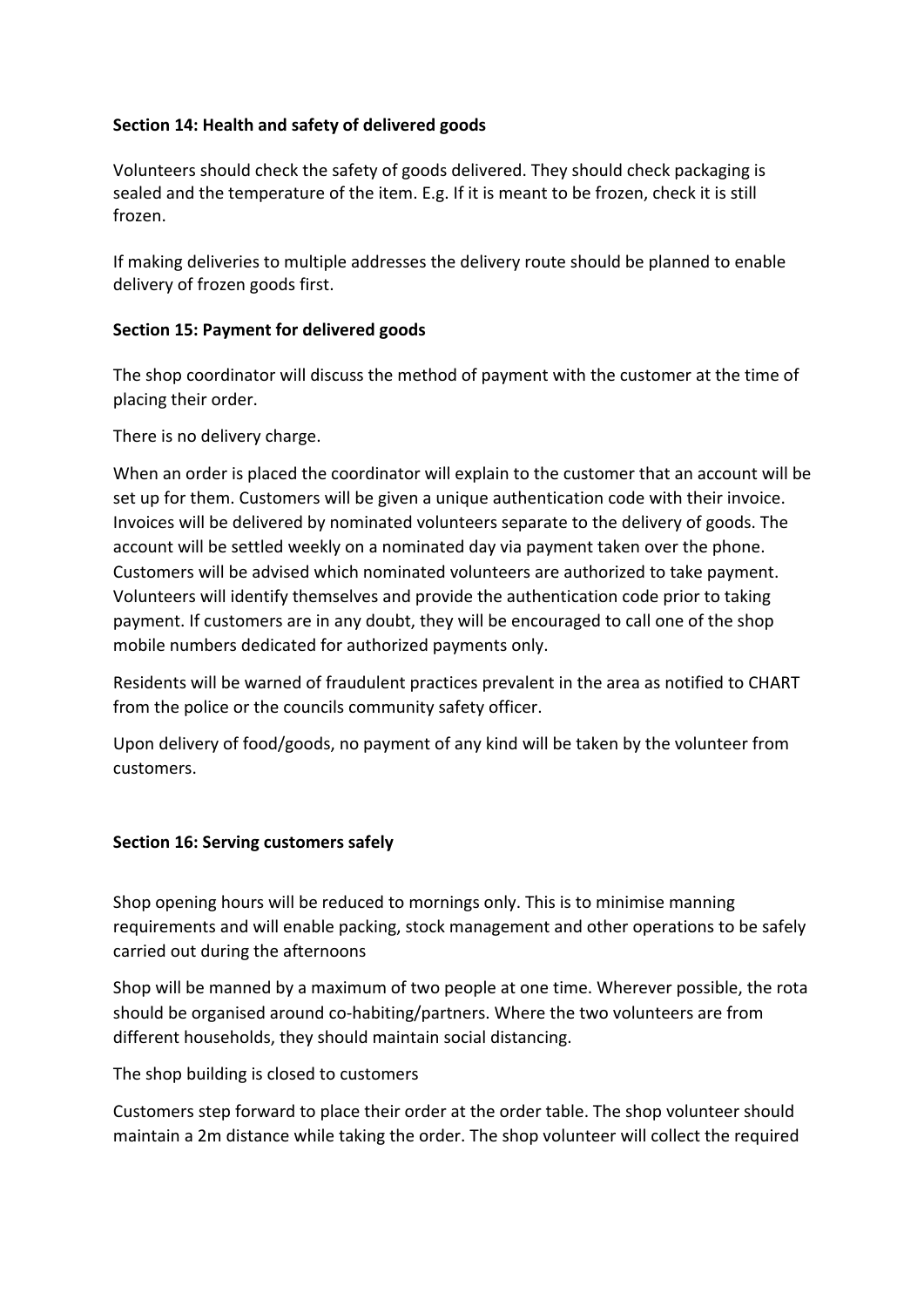items and place them on the packing table. The customer packs their items into their own bag / box after paying.

Customers will be asked to queue, observing the 2 metre social distancing rule

#### **Section 17: Taking payment at the shop safely**

Customers should be encouraged to pay by contactless payment wherever possible. The contactless pay point is on a shelf outside the window. The window is only opened sufficiently for the machine to be available to the customer. If a customer needs to pay with cash a volunteer opens the window sufficiently to receive the money and return the change.

Customers may also set up an account and payment will be taken over the phone according to an agreed schedule.

Cash may be taken but only where no other option is practicable.

#### **Section 18: Normal Community Shop H&S guidance – not covered by this document**

The normal Health and Safety practices will continue. These are available to volunteers working in the shop.

#### **Section 19: Normal Community Shop GDPR policy – not covered by this document**

The normal Community Shop GDPR policies will apply.